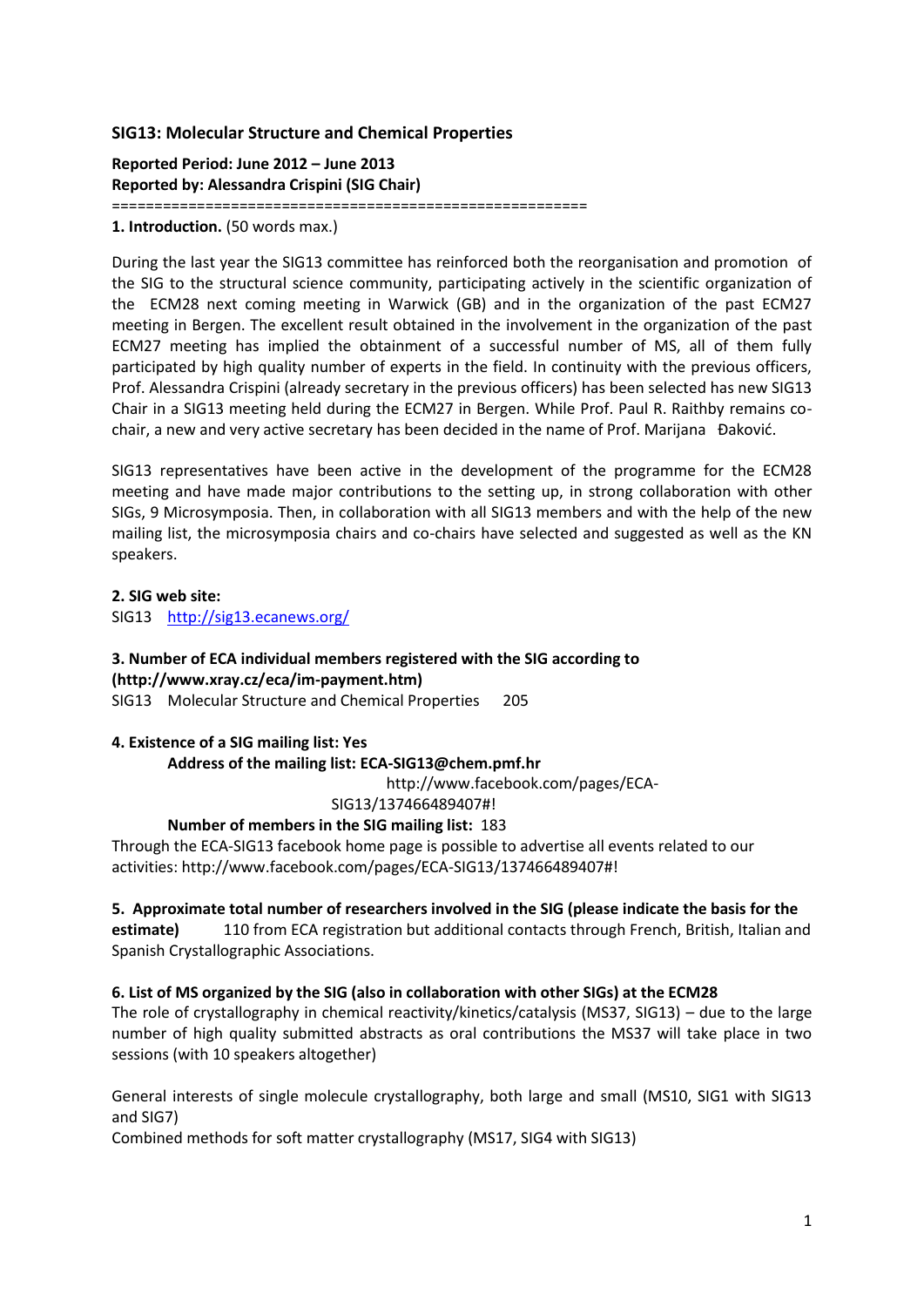Organic and inorganic multi-component crystals: structure and properties (MS24, SIG7 with SIG13) Molecular interactions: hydrogen bonding, halogen bonding, and beyond (MS25, SIG7 with SIG13) Structural studies at extreme conditions by single crystal X-ray diffraction (MS32, SIG11 with SIG13) Molecular compounds under high pressure (MS33, SIG11 with SIG13) Crystallisation and crystal treatment (MS39, GIG1 with SIG1/SIG13 and SIG7) Crystallographic Software Fayre introduction (MS44, General with SIG13)

## **Prizes sponsored/coordinated**

none

# **8. Past Activities other than Microsymposia at ECM**

For Each Activity

Title: Workshop: Past, Present, and Future of Crystallography@Politecnico di Milano: From Small Molecules to Macromolecules and Supramolecular Structures, 6-7 June, 2013 Number of Participants: around 100

Level of involvement of SIG in the activity:

O ECA Individual Members registered with the SIG involved as lecturers Sponsored by ECA? no

Other Sponsors/Organizers: IUCr/AIC/ Usual Commercial Sponsors

Short Description: This workshop had the intention to bring together leading scientists with interests in crystallography and crystal engineering and will provide an excellent opportunity to disseminate the latest results in the field. In this framework, some SIG13 members had the opportunity to lecture, presenting their recent results on their crystallographic studies applied in the development of structure and properties relationships.

Title: 14th BCA/CCG **Intensive** Teaching School in X-Ray Structure Analysis

6-14 April, 2013, Durham UK

Number of participants: 75

Level of involvement of SIG in the activity:

Several ECA members registered for the meeting and gave aspects of the course. Some SIG input into the organization and delivery of the course.

Sponsored by ECA? No

Other Sponsors/Organizers: IUCr/commercial sponsors (diffractometer manufacturers)

Short Description: This is a comprehensive course that teaches all aspects of chemical crystallography to research students and post doctoral researchers from Europe and beyond. It has been running for almost 30 years and is recognized as the premier crystallography course in Europe. Some SIG13 members assisted in planning, organizing and delivering the course.

Title: 22nd Croatian-Slovenian Crystaloographic Meeting

12-16 June, 2013, Biograd, Croatia

Number of participants: 70

Level of involvement of SIG in the activity:

Several ECA Individual Members registered, several SIG members involved as lecturers.

Sponsored by ECA? No

Other Sponsors/Organizers: commercial sponsors

Short Description: This is the annual joint meeting of the Croatian Crystallographic Association and the Slovenian Crystallographic Society with international participation that alternatively takes place in Slovenia and in Croatia. It has been running for 22 years and there is no registration fee for this Meeting. This year there were 70 participants from 13 countries. Some SIG13 members assisted in planning, organizing and delivering lectures.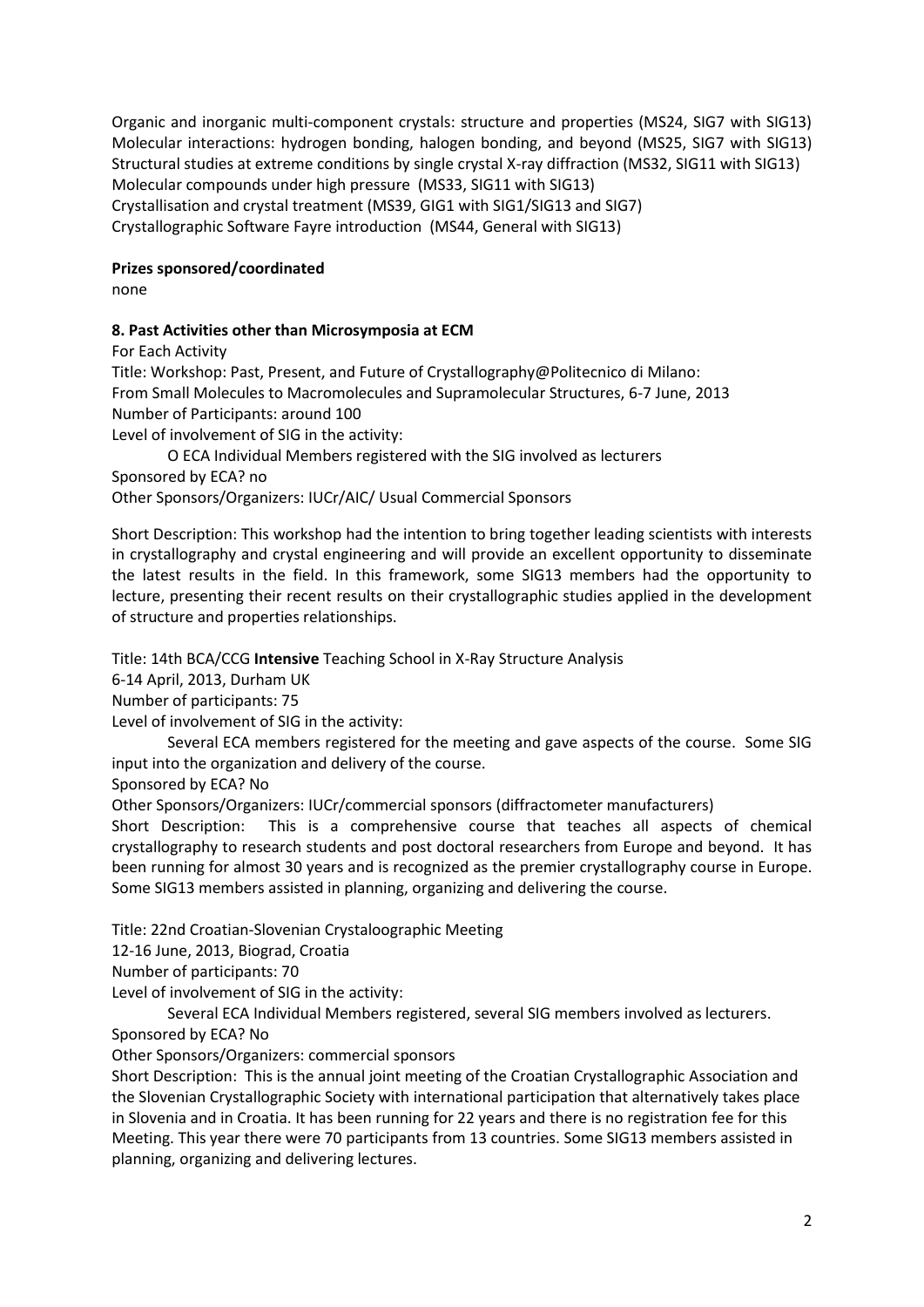**9. Future/Programmed Activities.**

For Each Activity Title: MISSCA 2013 Number of Participants: 120 Level of involvement of SIG in the activity:

O ECA Individual members registered with the SIG involved in the organizing committee Sponsored by ECA no

Other Sponsors/Organizers: IUCr/AIC/GE3C/ Usual Commercial Sponsors

Short Description: Three years after the internal Meeting (MISCA 2010, Three years after the internal Meeting (MISCA 2010, Three years after

their second successful Meeting (MISCA 2010, Oviedo, Spain), and six years after they organized their first joint Conference in Italy (MISCA 2007, Copannello di Stalettì, Italy), the Italian and Spanish Crystallography Associations deemed it necessary to renew this traditional event. Stimulated also by the interest shown by the Swiss Crystallography Society, the three National Associations have merged their efforts to organize the first Meeting of the Italian, Spanish and Swiss Crystallography Associations - MISSCA 2013. The Conference will contribute to broaden the scientific contacts among the Members of the three communities. Moreover, thanks to the choice of an easily accessible location near Central Europe, it may attract scientists from neighboring Countries and fields.

Title: Workshop: Hot Topics in Contemporary Crystallography (HTCC)

10-15 May, 2014, Šibenik, Croatia

Number of participants: 30

Level of involvement of SIG in the activity:

Several ECA Individual members involved into the delivery of the course, some SIG input into the Organizing Committee

Sponsored by ECA: waiting for ECA sponsor (requested)

Other Sponsors/Organizers: waiting for IUCr sponsor (requested)/commercial sponsors (diffractometer manufacturers)

Short Description: To celebrate the International Year of Crystallography (IYCr 2014)

Croatian Association of Crystallographers (CAC) is organizing the workshop

"Hot Topics in Contemporary Crystallography" (HTCC) that will take place

in Šibenik, Croatia, May 10-15, 2014. This will be a course that teaches selected topics of crystallography to research students and post doctoral researchers from Europe. Some SIG13 members assisted in planning and organizing the course.

## **10. Other matters.** (50 words max.)

SIG13 is continuing in the promotion of the structural chemistry at all levels, participating in "crystallographic schools" across the European Economic Community. Members will also participate in the Networks and Programmes set up by the European Research Council (and some of the national Research Councils) with the aim to provide a better understanding of structure/property relationships in solid state materials.

## 11. Brief annual activity report (100 words max.)

The SIG13 Committee has worked actively on the two main goals within its remit: (i) the promotion of "Molecular Structure and Chemical Properties" through greater publicity for the SIG, particular through its new website; (ii) by participating effectively in the planning process for the upcoming ECM and other Meetings in Crystallography.